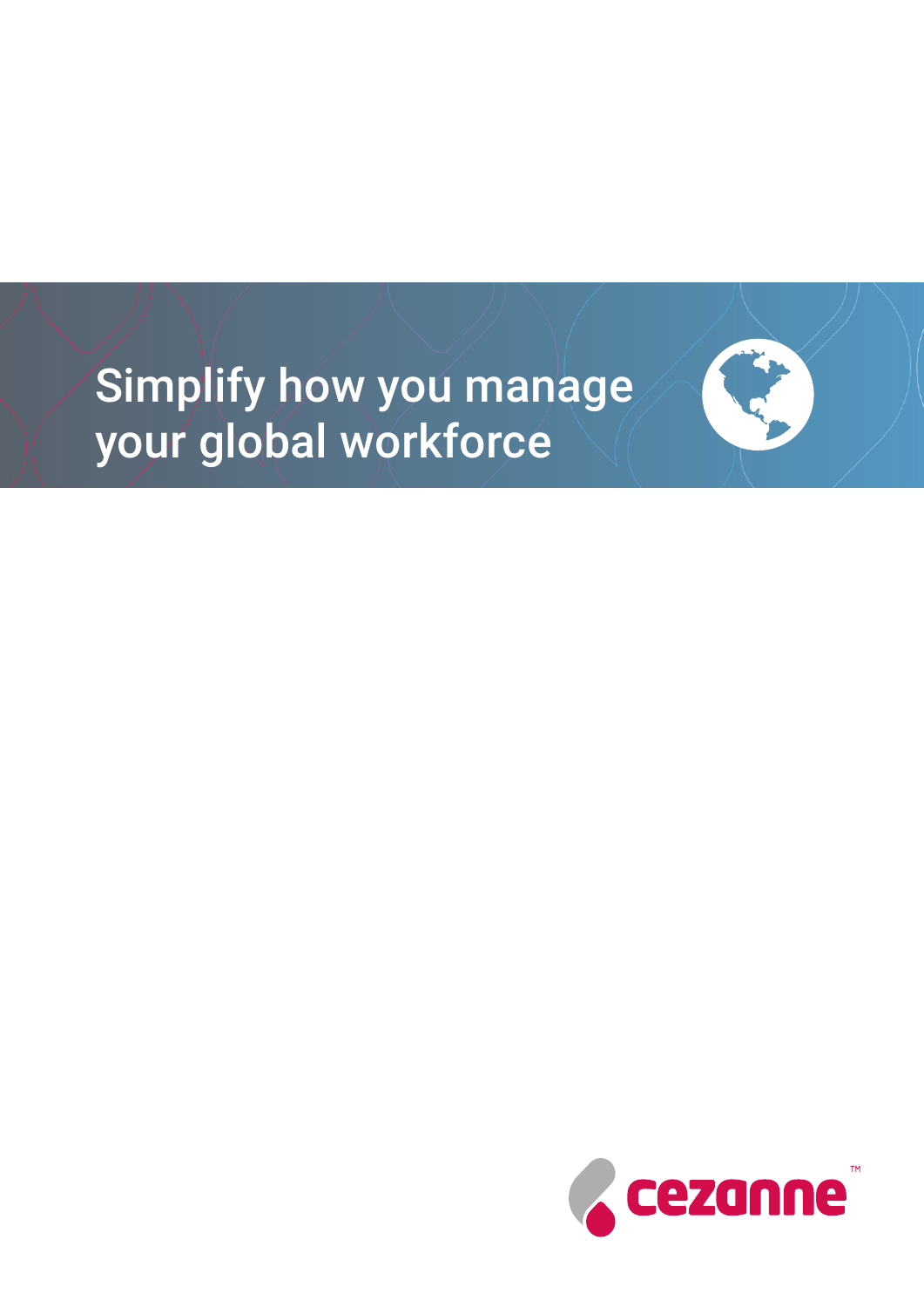# Introduction

Managing business globally is no longer restricted to just the largest corporations. Today, even the smallest companies can  $-$  and increasingly are  $-$  operating on an international basis.

This shift has led to huge challenges – and opportunities – for HR professionals. HR has had to develop new strategies for managing the complexities of an international and more connected workforce. And, often they have had to do this against the backdrop of a rapidly changing environment.

This is a significant challenge, especially for smaller companies. Without the luxury of the extra resources available to larger companies with overseas operations, how can HR professionals in mid-sized and growing companies deliver what the business needs?

Technological advances provide the answer. The latest generation software can help organisations manage their people effectively, move to more collaborative ways of working and achieve the best possible performance.

Backed by the right technologies, a global HR function can make an enormous contribution to the success of an international business.

## It frees HR up to spend time on the right things

The day-to-day HR-related processes and information can take up an inordinate amount of time. HR managers waste precious hours answering basic questions, filling in redundant forms, coordinating and accepting employee holiday monitoring sickness absences, making sure performance reviews get completed and acted upon… and much more.

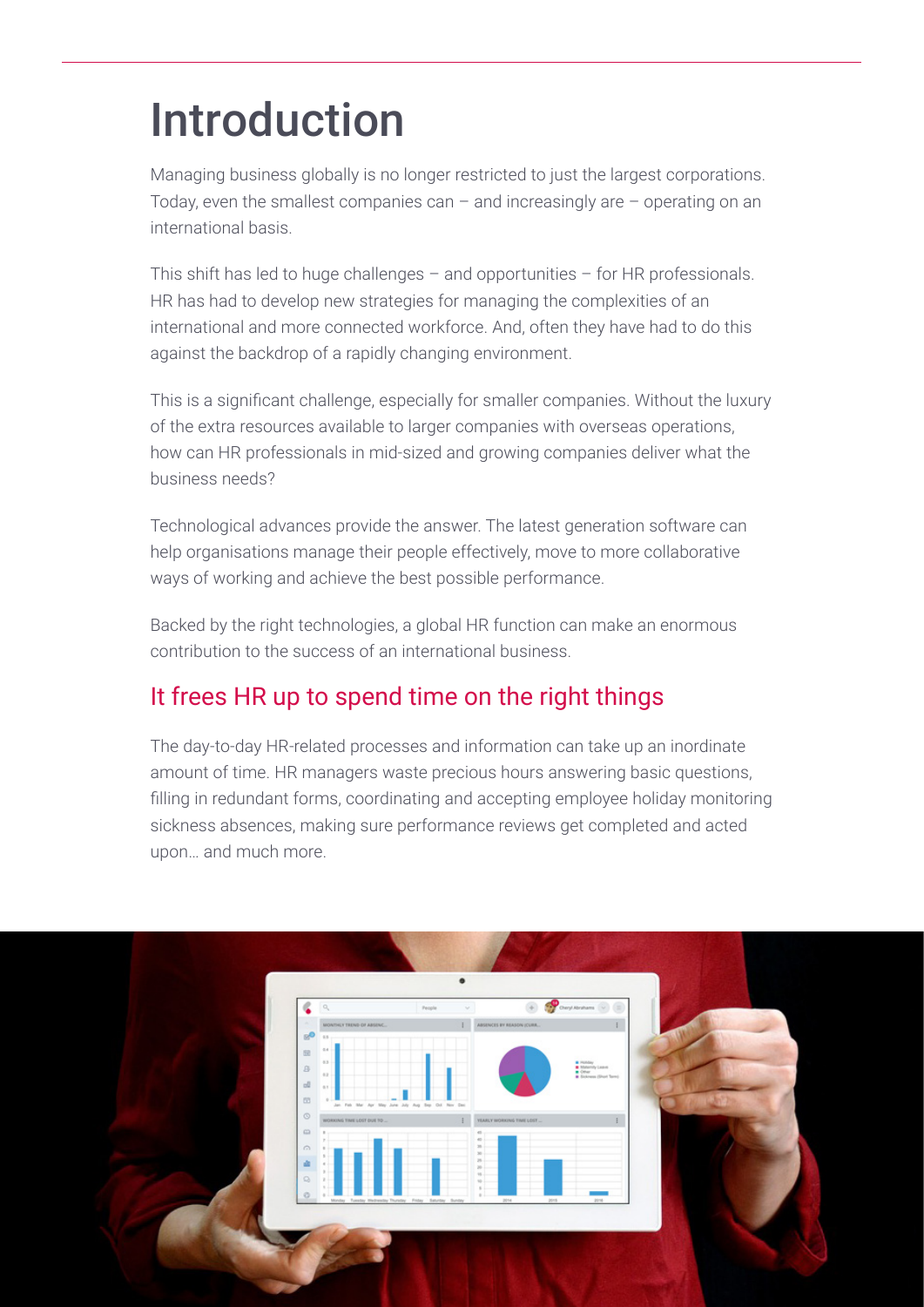With HR software, not only can employees help themselves to the information they need, but tedious and time-consuming processes can be automated too. For example, holiday requests are automatically sent to an employee's managers for approval; performance reviews routed through a customized cycle and reminders sent so that key dates - like the renewal of a mandatory training certificate - aren't overlooked.

That means that HR can be released of much of the transactional activity it has traditionally dealt with, and be freed to focus on the capability and business development roles that add value to the business.

#### It improves productivity for everyone

The admin problems are multiplied when you're dealing with people who you rarely see in person and who may be operating in different time zones and across a variety of flexible working arrangements. It's hardly surprising that we are seeing the rise of what Deloitte calls the 'overwhelmed employee' – managers who are so overloaded with information and bogged down with admin that they struggle to get the real work done.

Company-wide HR solutions provide an easy way out of the admin fog that descends on so many. They take the struggle out of bringing together and making sense of HR-related data by providing graphical dashboards that enable managers to see at a glance the information that's relevant to them: whether that's who is off that day, absence and performance trends or skills and qualifications in their team so they can make sure they are properly resourced.

Alerts and notifications automatically route tasks to the right people at the right time, ensuring that key activities aren't overlooked; and easy-to-use employee self-service means that employees can help themselves to the information they need, check how much paid time off they have and log sickness absence and more online - or on their mobile devices.

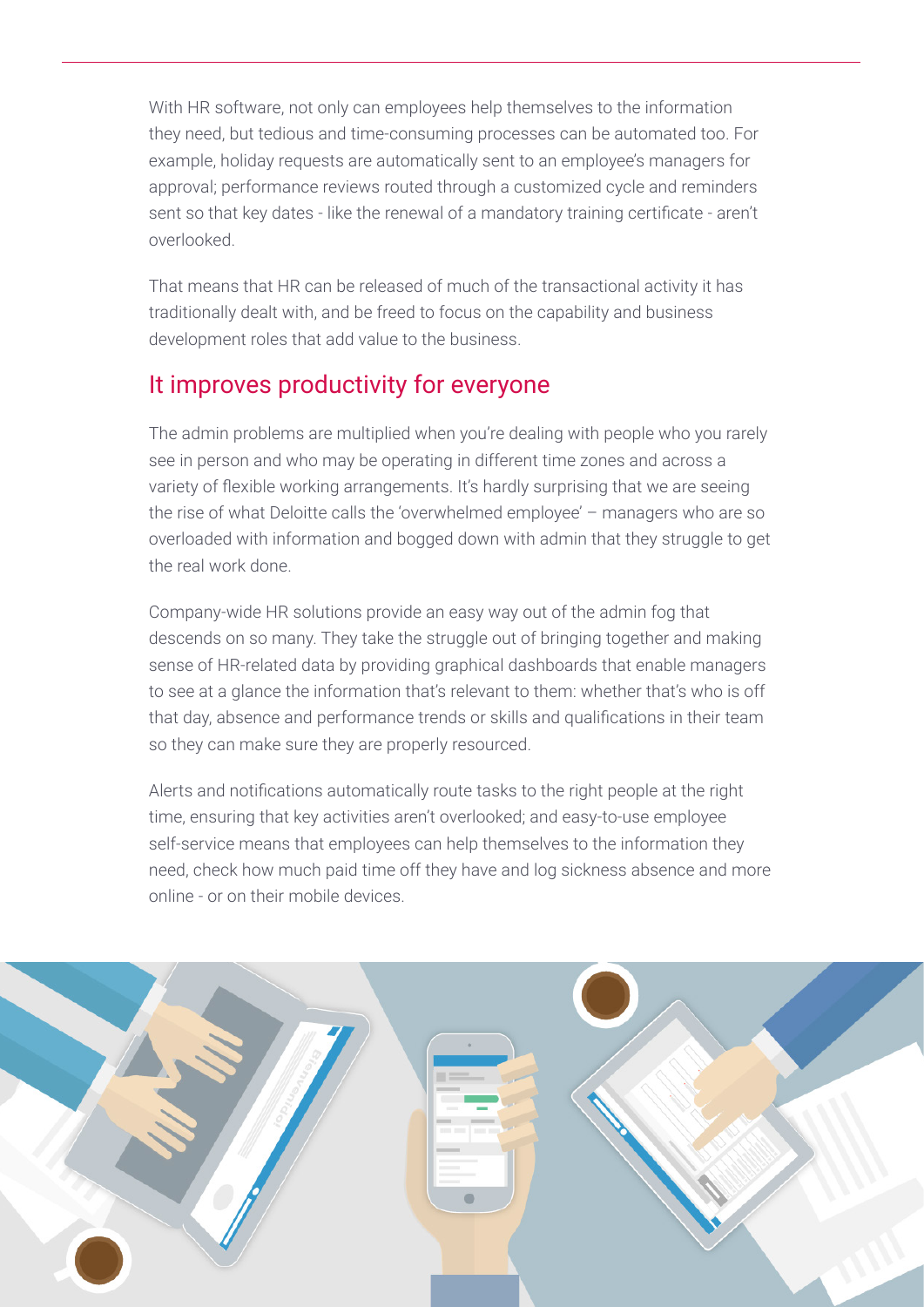### It fosters a shared view

An HR system gives the organisation the ability to extract and interpret data about everything from absences to performance reviews across the whole business in

a simple, consistent way. This not only gives the board the real-time information it needs to make critical decisions, but also gives managers access to the operational details they need to manage their teams.

Having your HR system accessible via mobile app makes this even easier. With people now looking at their phones 150 times a day and reading 66% of their emails on smartphones

By 2025, 75% of the global workforce will be from the Generation Y

**Deloitte**

and tablets, employees want to be able to access everyday tasks while they're on the go.

#### It helps organisations effectively manage talent

As the world's economies emerge from recession, talent is once again in high demand. Organisations are facing critical skills shortages and are battling to hold onto their best people. HR software can do quite a bit to help companies get a clear picture of the skills they have available across their global operations so they can tap into talent where ever it is in the organisation.

They can also significantly raise both the profile and practice of performance management. Automated systems can be scheduled to "nudge" managers, for example, when appraisals are due and make all the necessary forms available online. This helps to ensure the important conversations take place on a regular basis, so that managers are clear about the aspirations of their top talent and employees with high-potential can see that the business is serious about investing in their future development.

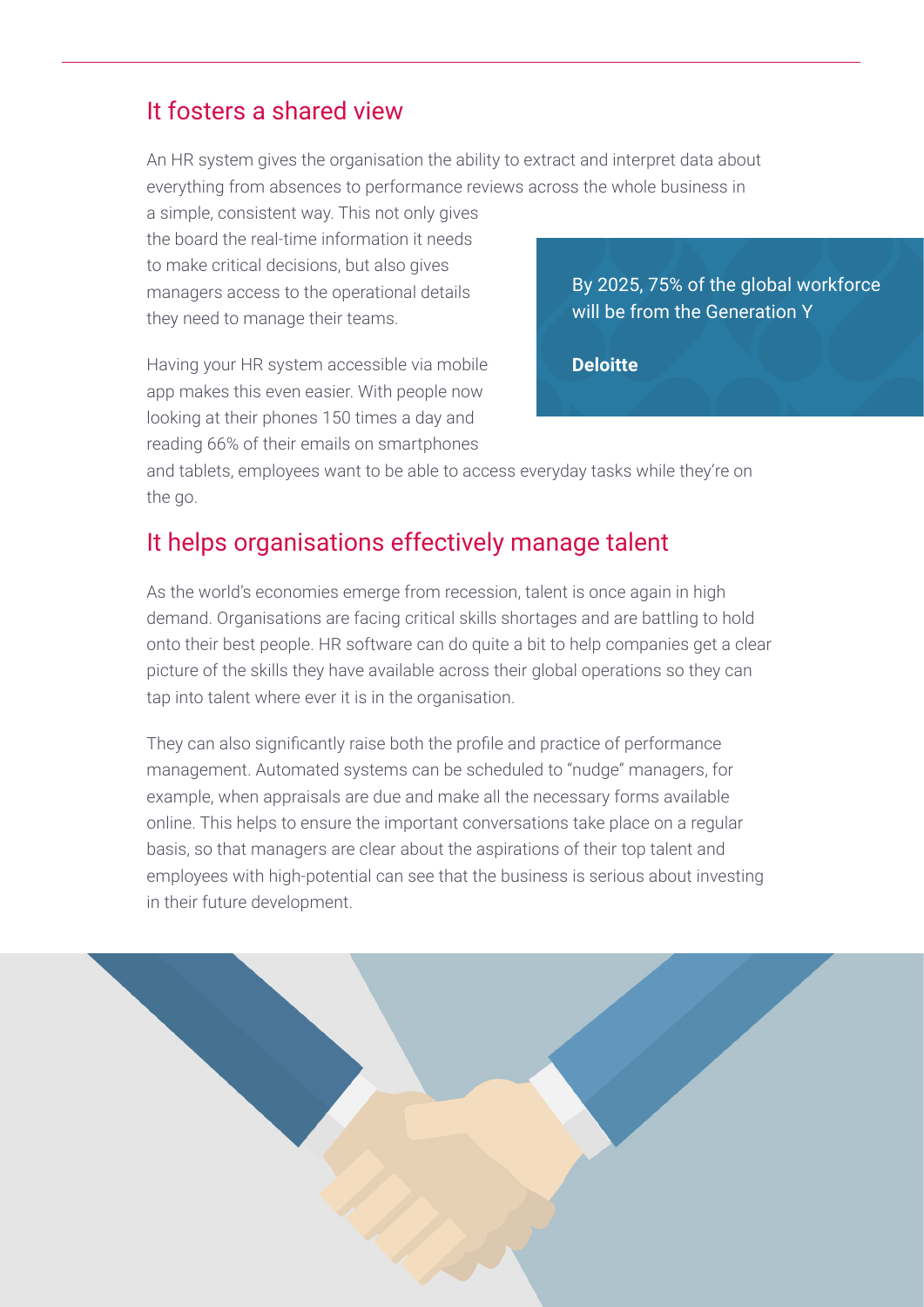## It helps managers get the best out of millennials

Millennials are projected to make up 75 percent of the global workforce by 2025 – but research has shown that the Gen Y employees entering the workforce now

"60% of Cezanne's customers are using the system in more than two countries

expect to change jobs frequently, are hungry for rapid progression and demand regular recognition of their achievements.

One of the key characteristics of this generation is also that they are digital natives. They have grown up in a connected, wired world and expect to find the same when they enter the

workforce. They are surprised when they come into organsations and find that basic information about them or their colleagues is hard to access and manual processes are still alive and well, particularly in many core areas of HR.

Companies are increasingly recognizing that if they want to get the best out of millennial employees they need to meet them on their virtual turf. They are using HR software solutions not just to automate key processes, but to enable Gen Y employees to ask questions, showcase their achievements, take advantage of justin-time learning and connect with people across the business in a way that feels natural to them.

#### It improves collaboration

One of the key impacts of globalisation has been a rise in collaborative working. Forward-thinking organisations have realized that in a fast-moving, competitive environment, they need to encourage input and ideas from people across the business and to exploit the full range of skills and talents they have in house. As a result, we are seeing a move towards more fluid teams, brought together for specific projects and then disbanded when their work is done.

There has also been a rise in remote teams who are conducting their business via virtual meetings. LBS professor Lynda Gratton describes how she is working with organisations to create 'jams' – online events which help companies "tap into the collective wisdom of their crowds and encourage conversations between employees in different locations."

The latest HR technology can support these emerging ways of working. Some come with integral social portals, for example, which allow employees to collaborate on projects, access key documents easily and find quick answers to important questions.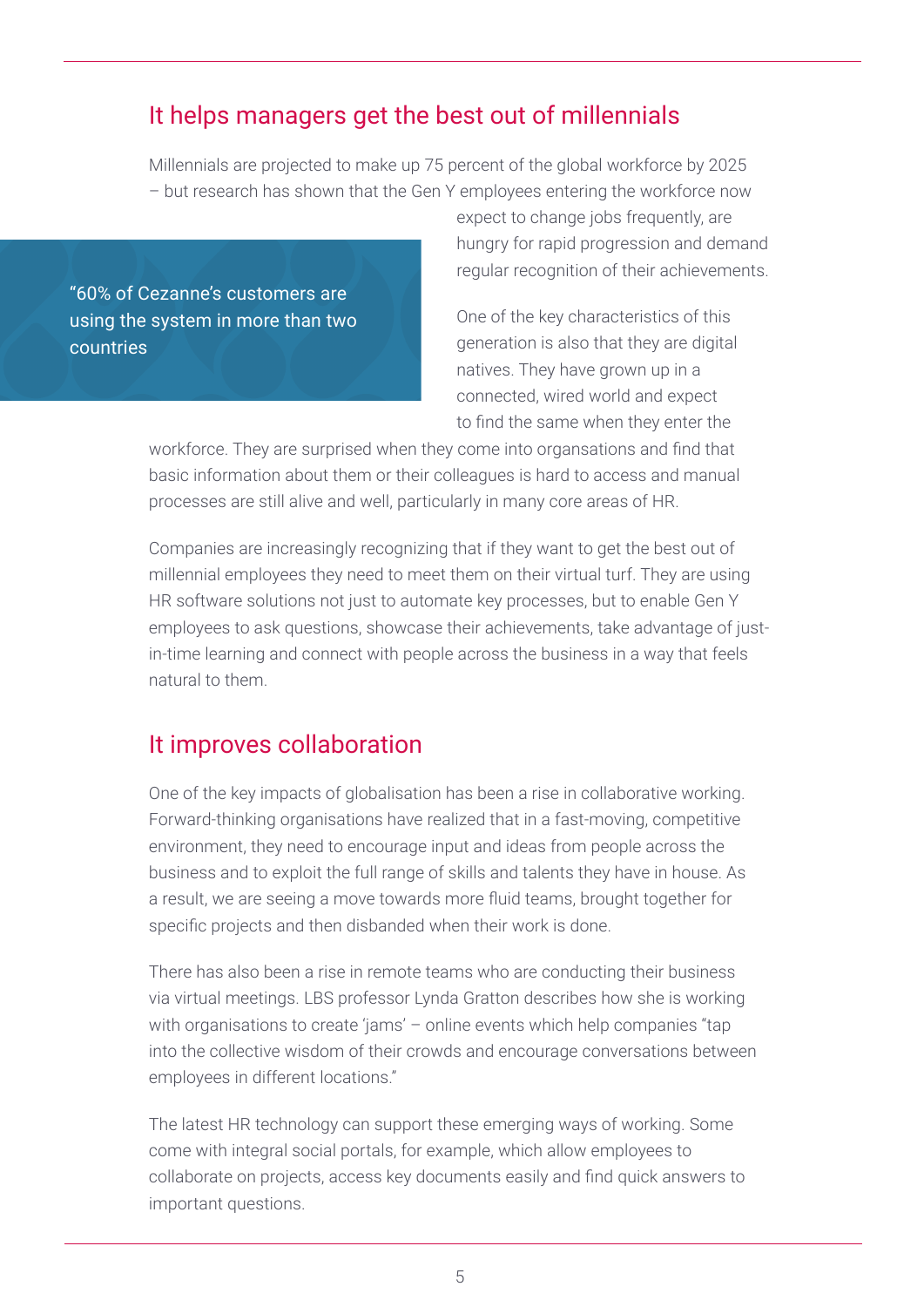## It helps to build engagement

Making people feel part of the same corporate 'family' can be difficult in a growing, global business. It's easy for people working in smaller remote locations to feel divorced from what's happening at the centre and distant from overall business objectives.

Once again, social portals have a key role to play. They allow the business to share goals for future direction, reinforce key messages about priorities and get input from employees. They spell the end of the static annual employee survey and pave the way for a more vibrant community of employees who can give feedback on a continuous basis, allowing the business to get regular insight into how people are thinking and feeling.

If employees feel they have a voice they are much more likely to feel engaged with their role and their employer and will ultimately be more loyal, productive and effective.

#### It reduces costs

Managing a global workforce using contrasting and disconnected systems takes time and costs money. HR software "in the Cloud" (or Software as a Service) vendors like Cezanne are able to offer sophisticated international HR solutions that are quick to deploy and much more affordable than older-style – or even some of the more modern – enterprise HR applications.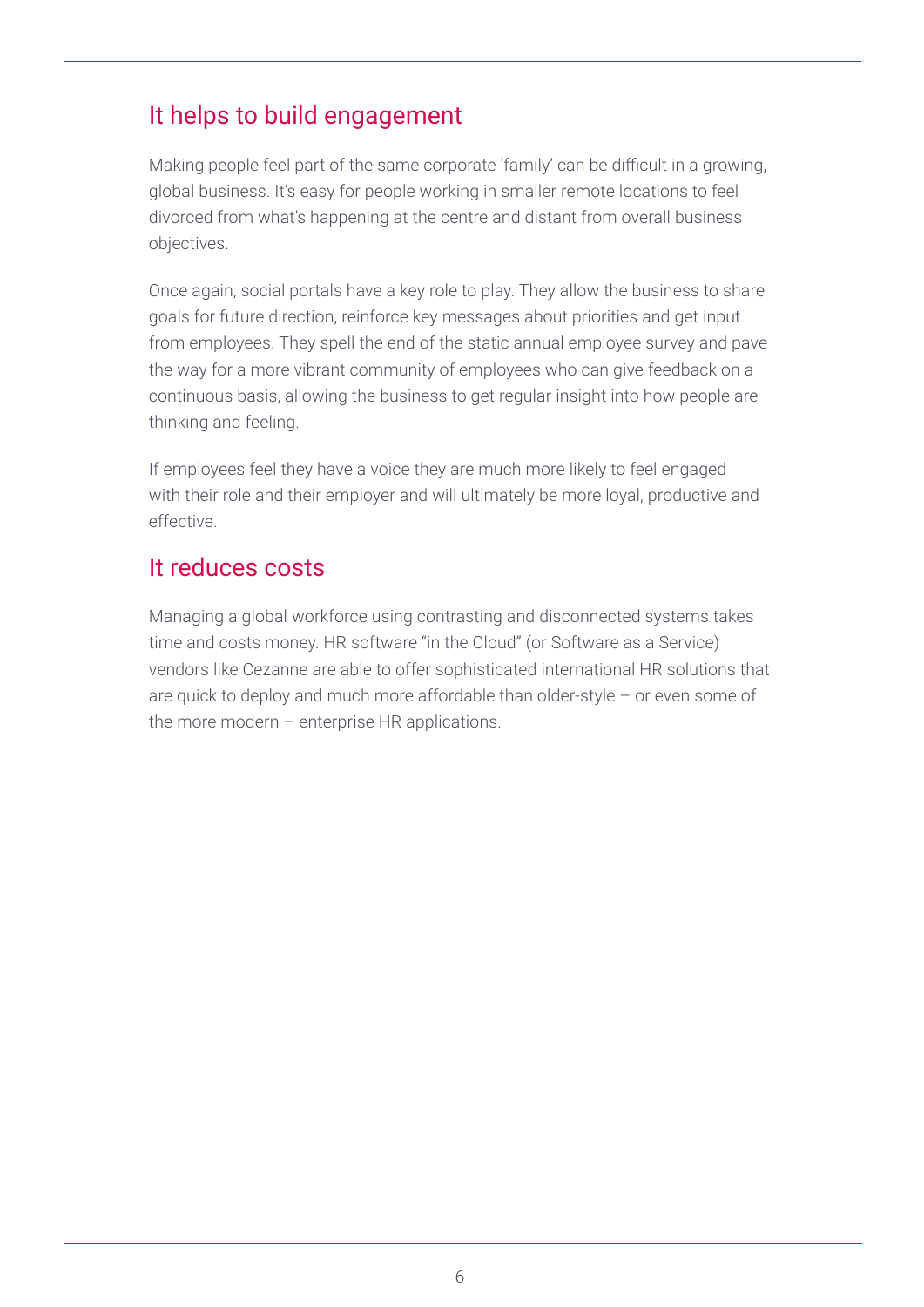## What to look for in Global HR software

## Is your data safe?

Managing HR data in a reputable HR system is likely to be considerably more secure than using spreadsheets. However, data protection legislation means that you do need to consider where your data is hosted, and how secure it is. Look for a vendor that's using one of the leading hosting providers. They'll have had their systems checked and double-checked to be sure they're providing you with the best possible security.



### Does it make the right information available to the right people?

Make sure your system lets people in different locations see the screens that are appropriate to their own situation. You don't want employees in Sweden, for example, getting confused by the maternity leave in the UK. Equally, you want to make sure that people see locally adapted versions of key documents - like your disciplinary process or performance review guidelines. The latest generation of solutions have integral HR portals where you can house these important documents, but you need a system with rich functionality, which will allow you to present the right information to the right people at the right time.

## Can it cope with complexity?

One of the big advantages of today's HR systems is that they take the grunt work out of routine tasks, like time-off requests and sick days, by getting information to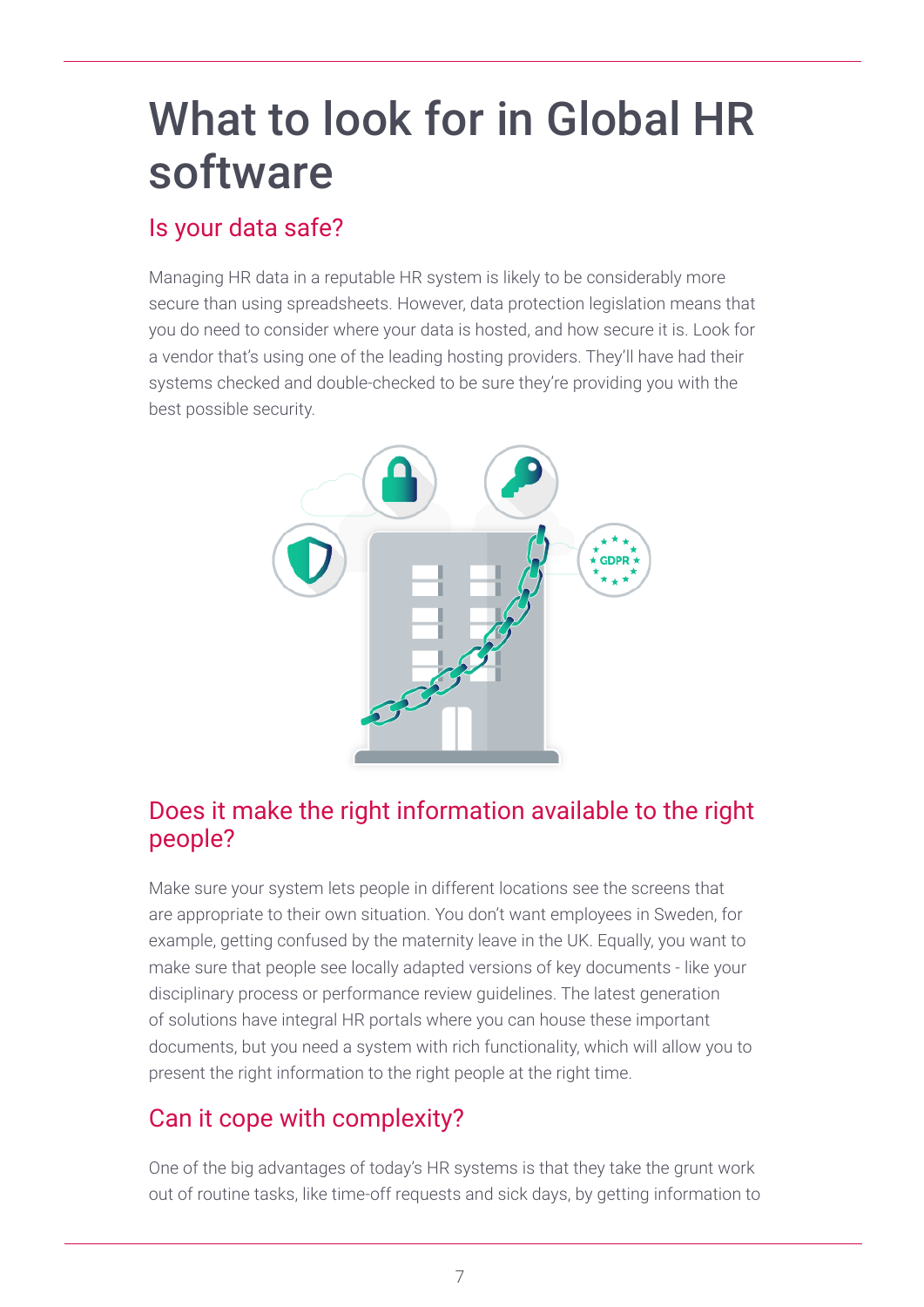the right people. But approval processes and authorization hierarchies can differ based on country - one region might delegate this task to someone in human resources, while elsewhere a manager might look after that task.

## Will it do the calculations for you?

For many companies with international operations, staying on top of holiday entitlements is a significant challenge. Entitlements and the way they are accrued, carried over or calculated may vary from country to country. Public holidays are different too, even within countries, so make sure the system you choose allows you to set up calendars that reflect public holidays in each of the countries and regions that you cover. It's also important that the system recognizes the time-zones that employees are in, so that partial days off are calculated the right way. Even simple things, like being able to report on salaries using a base currency so you can do comparisons, can make a huge difference to how effective your reporting is. The last thing you want to do is have to make manual adjustments - a good system will do the hard work for you.

## Does it speak your language?

Make sure it feels natural. There is nothing more confusing for an employee than having to cope with terminology that feels alien. Even within the English language, HR lingo differs completely. As Oscar Wilde said, "we have really everything in common with America nowadays, except, or course, the language." Slight changes in vocabulary to words like holiday (vacation) and appraisal (review) can be helpful when integrating yourself into an HR system. And the way dates are written in the US (month/day/year) can often be easily confused with the way Europe and others write them (day/month/year). So, it's important to be sure that the solution you choose can be viewed in the right terminology and format for each country it is being used for.

## Is it easy to use?

Of course any global e-HR system will only be as good as the information the organisation puts into it  $-$  and how useful it is to everyone in the business. That's why it's important to be clear from the start about what you want the system to achieve – and how easy it is to use.

If it's not intuitive, you'll see resistance from both employees and managers. In an ideal world, employees and managers should want to make sure the system is as up to date as possible.

A global HR system that brings everything together and provides people information in real-time can have a real impact on the bottom line.